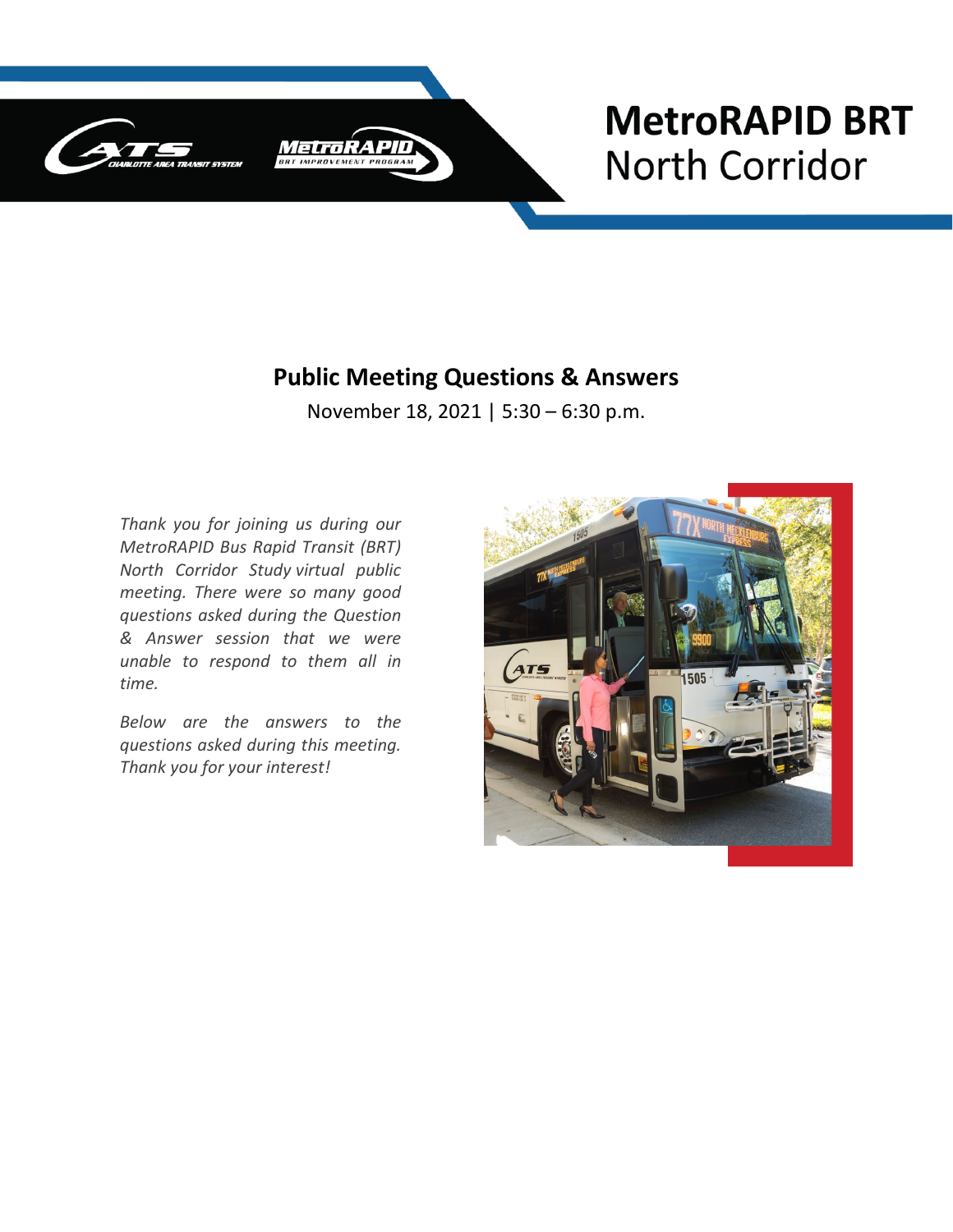

## **Q:** Will the access to BRT be covered or protected from the elements? The **distance to travel by foot or wheel at Northcross will be almost a half-mile if you park at the furthest parking space.**

**A:** Yes, the access to the BRT Station at Northcross Option 1 is envisioned to be an enclosed structure like the one built on the LYNX Blue Line Extension at the Sugar Creek Station and University City Blvd Station. The structure would be located in the median of the BRT highway.

## **Q:** Adding charging stations can be a financial burden and not a little upgrade. **How will CATS incorporate this into budget forecasting?**

**A:** CATS has a separate program to incorporate electric buses into its fleet. A future phase of the study will look at charging stations and whether they would be beneficial at MetroRAPID mobility hubs.

#### **Q:** What about Express to CLT? Can you see a feasible bus route to that CATS **station at exit 28 without snags and delays? Is this the only Park and Ride available at Exit 28?**

**A:** The preferred option in Cornelius addresses the congestion at Exit 28 and looks to connect the existing Cornelius Park and Ride through an alternative way, including constructing bus-only accessibility.

#### **Q: How will the needs of people of color and low-income residents, as well as physically challenged individuals, be served?**

**A:** CATS will work with the disabled community and follow all ADA requirements throughout the design. The public engagement calls for ensuring all public meetings are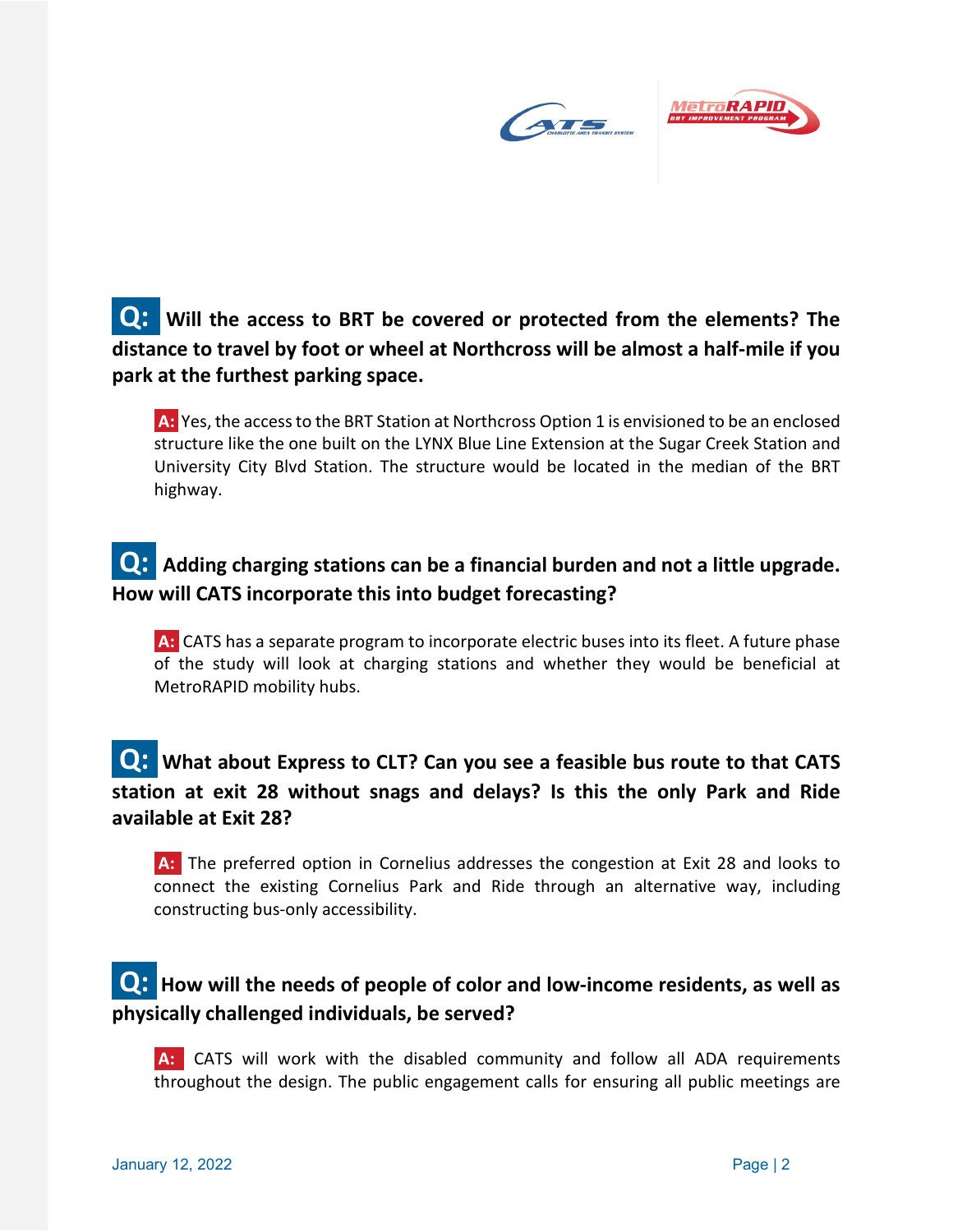

fully accessible to all citizens, providing translation and addressing all language, culture and economic barriers.

# **Questions about Current Bus Operations and Local Services:**

*Participants were asked to submit the following questions via [telltransit@charlottenc.gov](mailto:telltransit@charlottenc.gov) or 704.336.RIDE.* 

## **Q: Could the 7N Northlake have midday service at the Northlake Park and Ride during the hours when 53x Northlake is not running?**

**A:** Route 7 currently serves Northlake Mall approximately every 30-40 minutes from 5:47 a.m. -- 11:07 p.m. For most of the daytime, the frequency is every 30 minutes, and latenight trips run every 40 minutes.

#### **Q:** What are the plans for the areas that the express buses currently serve **beyond the Park and Rides? For example, the 77x service along 115 and Catawba (Cornelius Town Hall, etc.).**

**A:** With the implementation of the MetroRAPID BRT service, CATS would study the bus service network that would connect the mobility hubs to the surrounding areas. It will include how to serve the existing Express Buses areas. Additionally, the Envision My Ride (EMR) Bus Priority Study will develop recommendations for transportation on-demand that will include areas currently served by the Village Rider. It will provide the framework for near-term service improvements.

#### **Q:** What plans are in development for local service to replace the Village **Rider model?**

**A:** CATS will develop a bus integration plan as part of the MetroRAPID service. This plan would create a strategic bus network to the surrounding areas. Additionally, the EMR Bus Priority Study will develop recommendations for transportation on-demand that will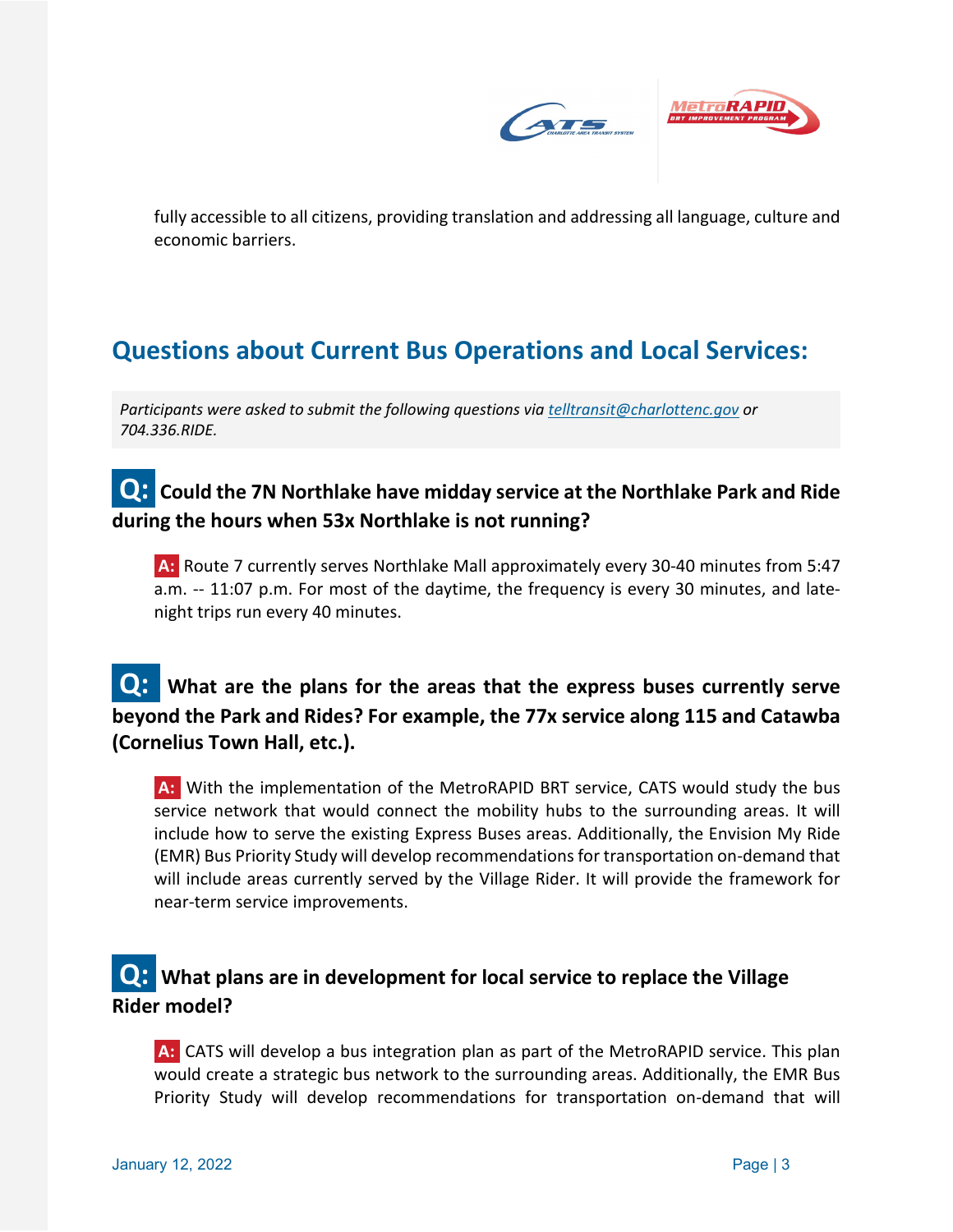

include areas currently served by the Village Rider. It will provide the framework for nearterm service improvements.

## **Q:** This sounds great for those that are not elderly or disabled. Will Special **Transportation Services (STS) for the disabled be part of this massive plan? Why is it that STS is not permitted in Cornelius other than via private rental from private companies such as nursing homes?**

**A:** CATS provides STS (paratransit) service to locations within 3/4 mile of local fixed routes. Most service in Huntersville, Cornelius and Davidson is provided by express lanes rather than a local fixed route. CATS does not provide STS service more than 3/4 mile from nonlocal fixed routes such as express routes. To supplement the express route service in the northern towns, CATS provides local fixed route service through the Village Rider routes: 97, 98 and 99. The Village Riders can be better explained as an alternate fixed-route service. In our case, local fixed routes do not deviate.

## **Q:** Are there any prospects for increasing the frequency of 97, 98, 99 buses? **Even a 30 min headway would be so much better than hourly service.**

**A:** CATS is studying ways to increase service on several of its routes in the EMR Bus Priority Study. The EMR project has an aspirational goal of no service greater than 30 minutes. The Village Rider routes currently operate every 60 minutes. Long-term, and when resources are available, CATS' goal is to improve the village rider routes to every 30 minutes. Additionally, the EMR will develop recommendations for transportation on-demand that will include areas currently served by the Village Rider. It will provide the framework for near-term service improvements.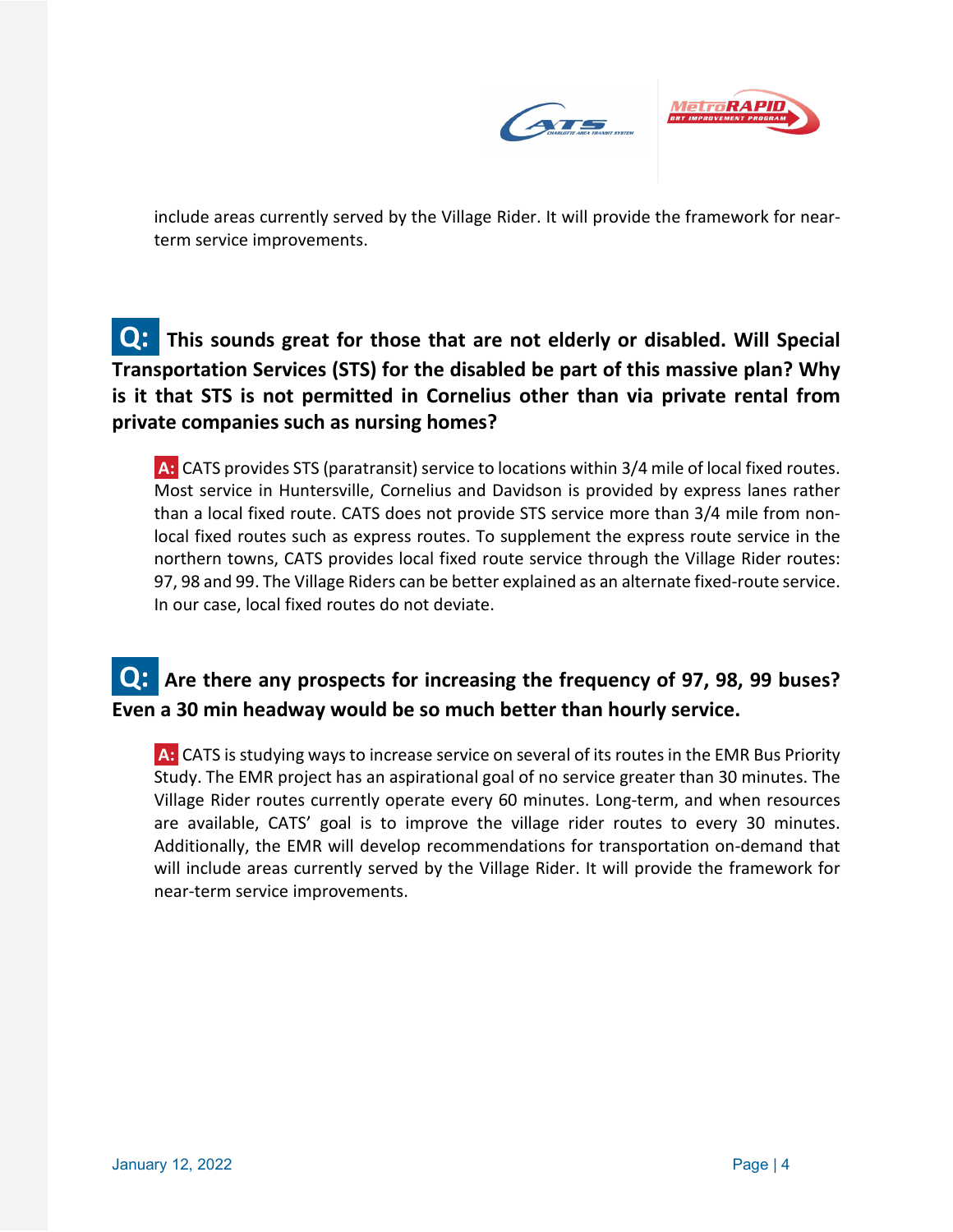

# **Questions Answered During the Public Meeting:**

## **Q:** Now that longer buses 45 feet and articulated buses are now legal in NC, **when do you expect to procure the first full-electric articulated bus for CATS?**

**A:** We will have to look at the different buses and technologies available. Articulated buses might not be the best use for this corridor. CATS is in the process of studying shifting to battery-powered electric buses soon. The over-road coach vehicles (MCI buses) that are used for the service today seem like an efficient way for the near-term, but we will be studying different vehicle types in the next phase.

# **Q: Will the MetroRapid service come to Gastonia, Rock Hill and Monroe too?**

**A:** Because of the I-77 managed lanes, we can run the existing service and utilize these lanes. The North Corridor is the first corridor CATS is studying for MetroRapid service, but this can be extended into other areas. For instance, similarly managed lanes are being built on I-485 in South Charlotte. In the future, we will be looking at other corridors where MetroRAPID BRT service could be an option.

## **Q:** What about active transportation and ADA accessibility? Will the Park and **Ride lots provide minimum standards or will they provide safe, comfortable facilities for first/last mile connections?**

**A:** All our Park and Rides will meet all the requirements for ADA accessibility. Suppose there is a structure where you must get to a second level. In that case, there will be some combination of elevators, escalators and stairs so that everyone can access it easily.

As we move to the next phase, we'll begin studying land use, not just at the Park and Ride itself, but in the station areas. We will explore what improvements can be made in the surrounding area regarding the road network, bicycle and pedestrian connections and greenways.